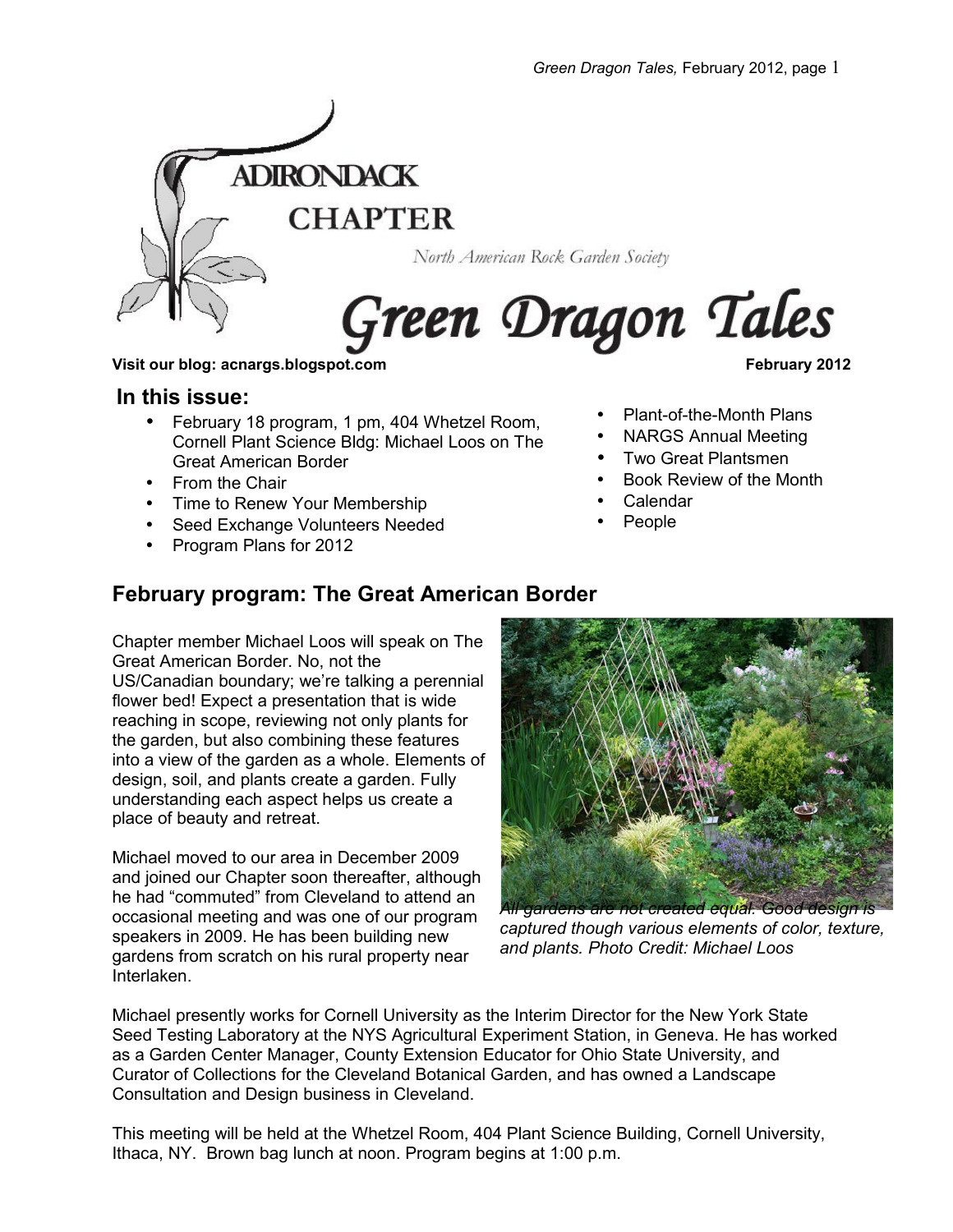# **From the Chair: A Promising Year Ahead**

*Billie Jean Isbell*

**While are gardens sleep, those of us serving on the Board and its Committees have been planning an exciting year of activities.** I want to thank these new and continuing volunteers for all of their hard work. When you get a chance, be sure to **thank these folks** (listed in the People Section of this newsletter. They are the ones who keep this Chapter going!

This is our first newsletter of the year and you'll see we are off and running. Be sure to **renew your membership now** to take advantage of all the benefits that membership brings. Our first meeting on Feb. 18<sup>th</sup> is headlined by one of our own - member, Michael Loos, whose credentials as a plantsman are most impressive.

Also, we'll hold a **special raffle** at the Feb. meeting - a propagation system of lights complete with a stand, seed trays and a wicking irrigation system which I am donating. If anyone wants to look at this system (since I won't be transporting it in its entirety to the meeting), please contact me, Billie Jean Isbell 539-6484, bij1@cornell.edu.

It's time to **start seedlings now** in preparation for our free seedling exchange coming up in April. You can also bring volunteer seedlings from your garden for this event. And remember to share divisions from more mature perennials for our May plant sale, since this is our primary fundraiser supporting our speakers and other activities.



photo by Todd Boland

Jump start your rock garden (or consider starting one this year) by joining us April  $28<sup>th</sup>$  when we are planning **a day trip** to the Rochester area. We'll stop at [Bristol's](http://www.bristolsgardencenter.com/) [Garden Center,](http://www.bristolsgardencenter.com/) which will be fully stocked with an extensive rock garden selection, perennials, shrubs, and more. I am working with staff there to schedule visits to some private gardens in the area too. We are open to your ideas for garden excursions are in special need for people who are willing to organize them! Let me know if that's YOU!

Last (but by no means least), I want to encourage you to **[join our national affiliate the North American](http://www.nargs.org/index.php?option=com_content&view=category&id=40&Itemid=65) [Rock Garden Society.](http://www.nargs.org/index.php?option=com_content&view=category&id=40&Itemid=65)** Membership is only \$30 annually and comes with two valuable benefits, either of which is easily worth the membership fee.

First of all, you receive The Rock Garden Quarterly, an excellent source of information and inspiring photos. In the last issue I found two articles of particular value. The first is "Rock Gardening from Scratch: Propagation for the Rock Garden" by Mike Bone, which will prove usual for general propagation from seeds and cuttings (and he promises a follow-up article in the next issue). Another article, by Lori Chips, "Seed Crimes or the Many Accepted Ways We Torture Seed" amused me (I could relate). Both of these articles are especially pertinent to anyone new to propagation and timely for any gardener this time of year.

That's a great lead-in to the second valuable benefit of membership and that is the Seed Exchange, offering close to 5,000 species of seeds – seeds collected from knowledgeable gardeners, representing species from all over the world, many not available anywhere in the trade. It brings out the plant explorer/adventurer in us all. And how rewarding to grow something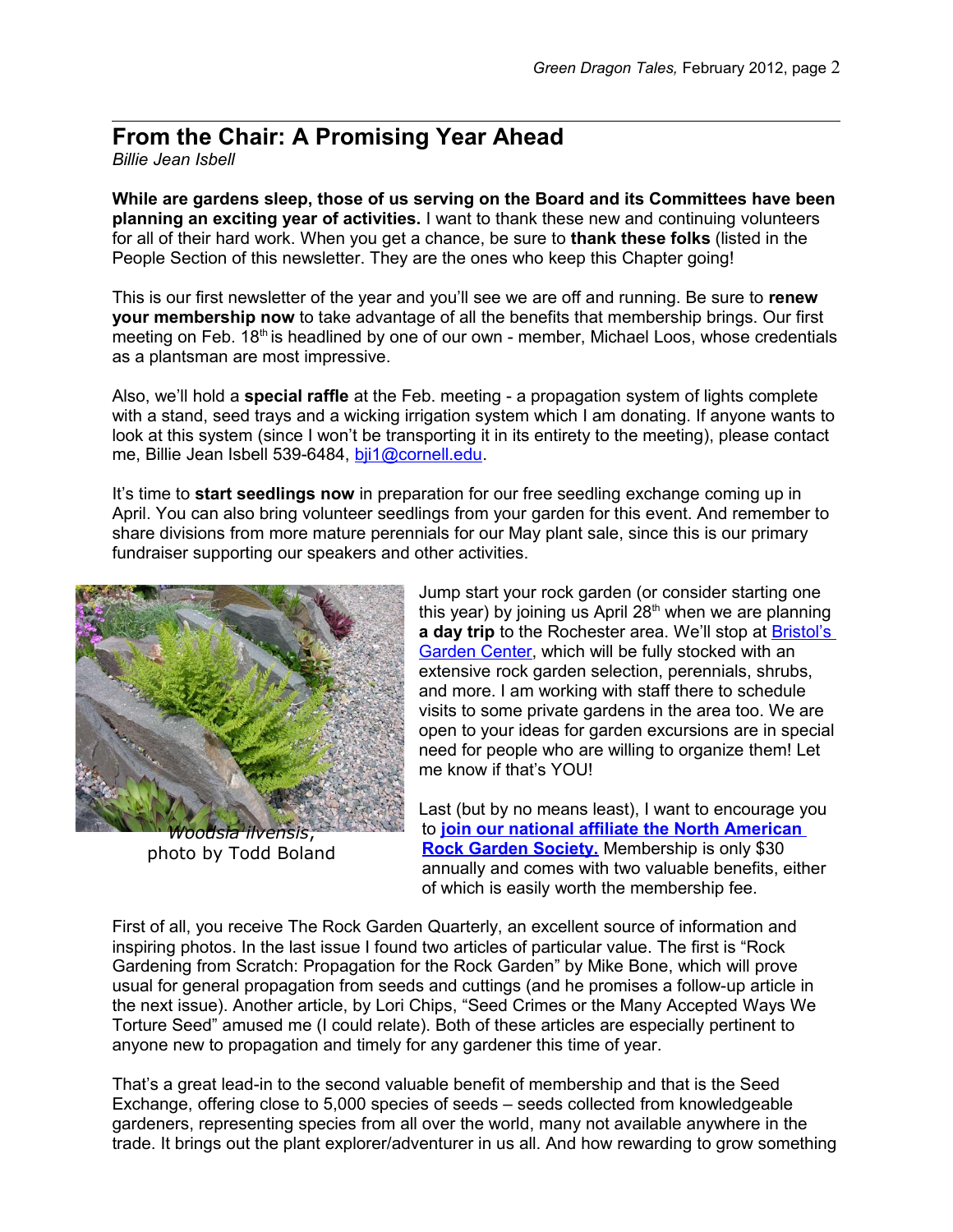rare or special or wild-collected from halfway across the globe and to be able to say you started the plant from seed!

There are other good reasons to support our National "parent" even though they do not require you to be a member to enjoy: their subsidy to bring national and international speakers to our Chapter, outstanding conferences (Annual Meeting, Eastern Study or Western Study Week-ends – one need only attend one to comprehend how amazing they are!), and [NARGS' vibrant,](http://www.nargs.org/) [new website](http://www.nargs.org/) - a wealth of information that should become your "go to" resource for most anything plant-related. Our March newsletter will walk you through some of its fabulous features.

See you soon. Our February meeting is one of the earliest "signs of spring!"

## **With the Turn of the Calendar to 2012, It's Time to Renew Your Membership!**

Mary Stauble is our new Membership Coordinator and she wants to remind everyone that the ACNARGS membership year runs the calendar year. So, unless you're a lifetime member (and we do have a few of those), your 2012 membership is due (Individual@\$10, Household@\$15, Business with business card listing@\$25). While it's true that our meetings are free and open to everyone, there are advantages to becoming a member: discounted prices on our plants-ofmonth, 25% discount on May plant sale purchases, and participating in the member-only plant sale in August to name three – any one of which can easily recoup the cost of your dues. Plus, you become part of our network of eclectic gardeners eager to become better ones.

So why delay? Print and complete the [2012 Membership form here.](http://www.acnargs.org/join.pdf) Questions? Contact Mary at [mes2@cornell.edu.](mailto:mes2@cornell.edu)

## **Call for Volunteers: Round 2 NARGS Seed Exchange**

*From BZ Marranca*

Many hands make light work. And many hands are needed for us to successfully complete the second round orders for NARGS National Seed Exchange. This is a fun and easy way to get involved with Chapter activities and we'd love to have you join us! Seed is donated from many people around the world. It's an amazing process to be a part of (click [here](http://www.nargs.org/index.php?option=com_content&view=article&id=232:basic-seed-exchange-information&catid=75:seedex&Itemid=123) for more info on how the seed exchange works), and a great reason to belong to NARGS National.

Since we have done Round 2 in past years, many of you will be familiar with the routine. But if not, we post "how-to" instructions on-site. No experience is needed to become an instant "order filler." We don't yet have a starting date but expect to begin about March  $1<sup>st</sup>$ , setting up in the basement of Ken Post Lab. We will send out an email notice once we know the exact work dates and will post this information to our web page too.

Stop by if you have a little time or a lot. Work alone or bring a friend. Come once, come again and again. Any amount of time you can offer will be much appreciated. Keep in mind filling all the orders takes about three weeks. Again, I will keep you posted as to our progress and needs. Ken Post Lab locks its doors after 5 p.m. so if you plan to come after 5, simply let me know and I can be there to let you in.

As a bonus, SeedEx volunteers will be granted donor-status in the 2013 seed exchange. Contact BZ Marranca [mmm10@cornell.edu](mailto:mmm10@cornell.edu) for further information.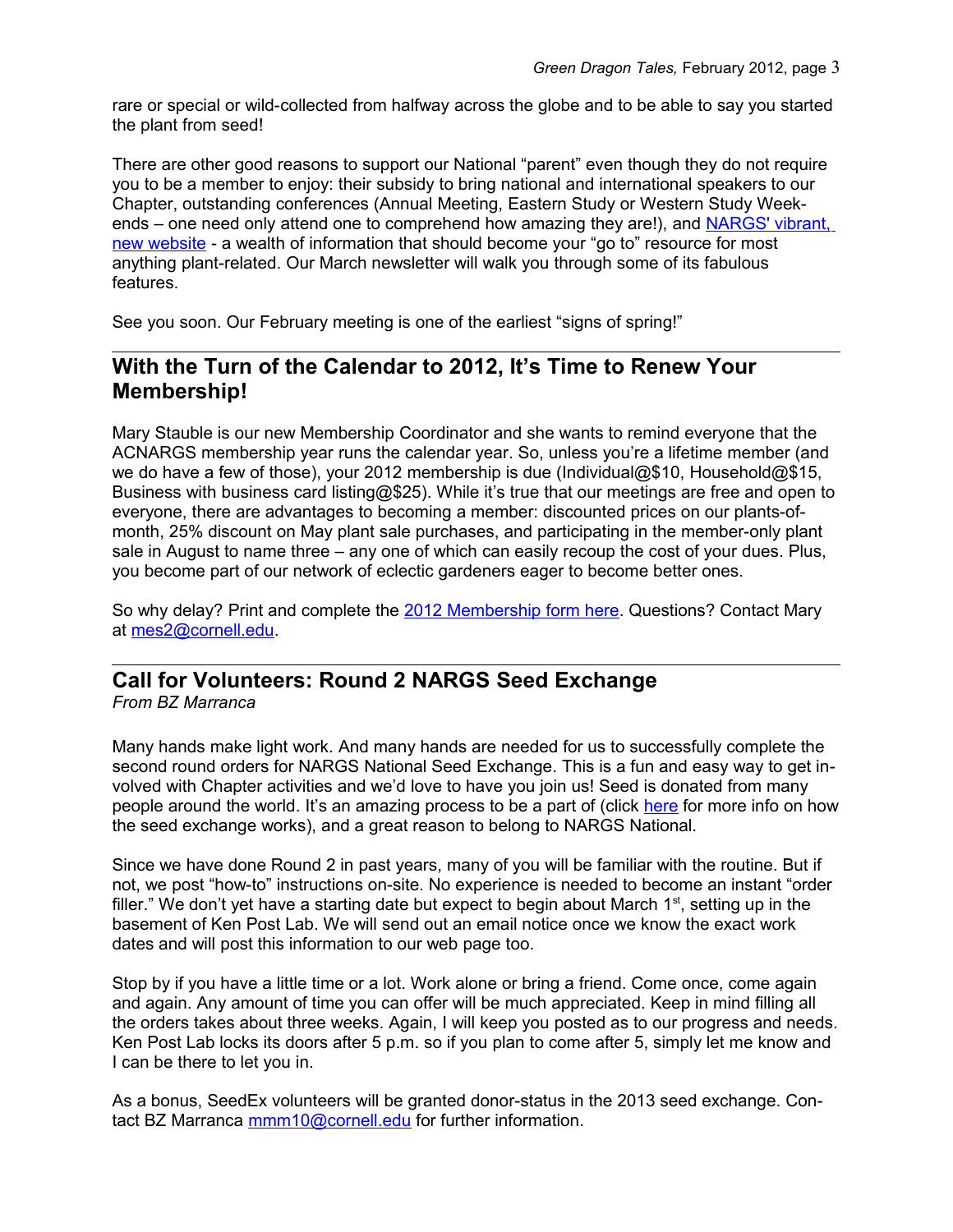# **Upcoming Spring 2012 Programs**

**March 17, 2012 - Carol Bradford on Chinese Gardens.** Carol is the garden columnist for the Syracuse Post Standard and is a master gardener.

**April 21, 2012 – Melissa Montgomery, hypertufa presentation followed by a troughmaking workshop. We will also hold our annual (free) seedling exchange.** We'll be making small troughs that you can carry home to harden and cure. To participate in the workshop, advance **sign-up is required**, either at the March meeting or by emailing one of the Program Coordinators John Gilrein [basecamp@alum.syracuse.edu](mailto:basecamp@alum.syracuse.edu) or Nari Mistry [nbm2@cornell.edu](mailto:nbm2@cornell.edu) **by April 14th**, one week prior. Note: meeting location to be announced so watch for this information and complete details in the March newsletter.

**April 28: Day trip** to Bristol's Garden Center, Victor NY and area gardens. Planning in progress, coordinated by Billie Jean Isbell.

**May 19: Our Plant Sale** at CCETC Garden Fair, NYS Armory, Ithaca.

**Sept. 16: [Nick Turland,](http://www.nargs.org/index.php?option=com_content&view=article&id=178:speakers-tour-2012&catid=62:speakers-tours&Itemid=121)** NARGS Speaker, Associate Curator in the Division of Science and Conservation at the Missouri Botanical Garden in St. Louis, Missouri since 1993, Co-Director of the Flora of China Project; he will give 2 talks yet to be selected

Details as we learn them will be included in future newsletters and acnargs.blogspot.com. When in question, visit our blog.

#### **Plant-of-the-Month Plans**

*From John Gilrein*

We won't be having a Plant of the Month for February. But stay tuned! We are tentatively planning for a selection of Trilliums for the March meeting and trough plants for April. Since we'll be making troughs at our April meeting, the trough you make could become the perfect home for the plant you pick up that day.



A choice trillium, progeny from Bill Dress' garden. Photo by Tom Myers.

We will continue to offer Plant-of-the-Month – but you must be a Chapter member to enjoy our discounted prices. I am seeking a volunteer-intraining to help me and eventually take over POM Coordinator duties. Billie Jean offers this testimonial, having held that position in the past, "I can say that it is great fun: You get to pick the plants that are often highlighted in lectures and it's a great learning experience."

Please contact me, John, [basecamp@alum.syracuse.edu](mailto:basecamp@alum.syracuse.edu) if you would consider serving the Chapter in this capacity.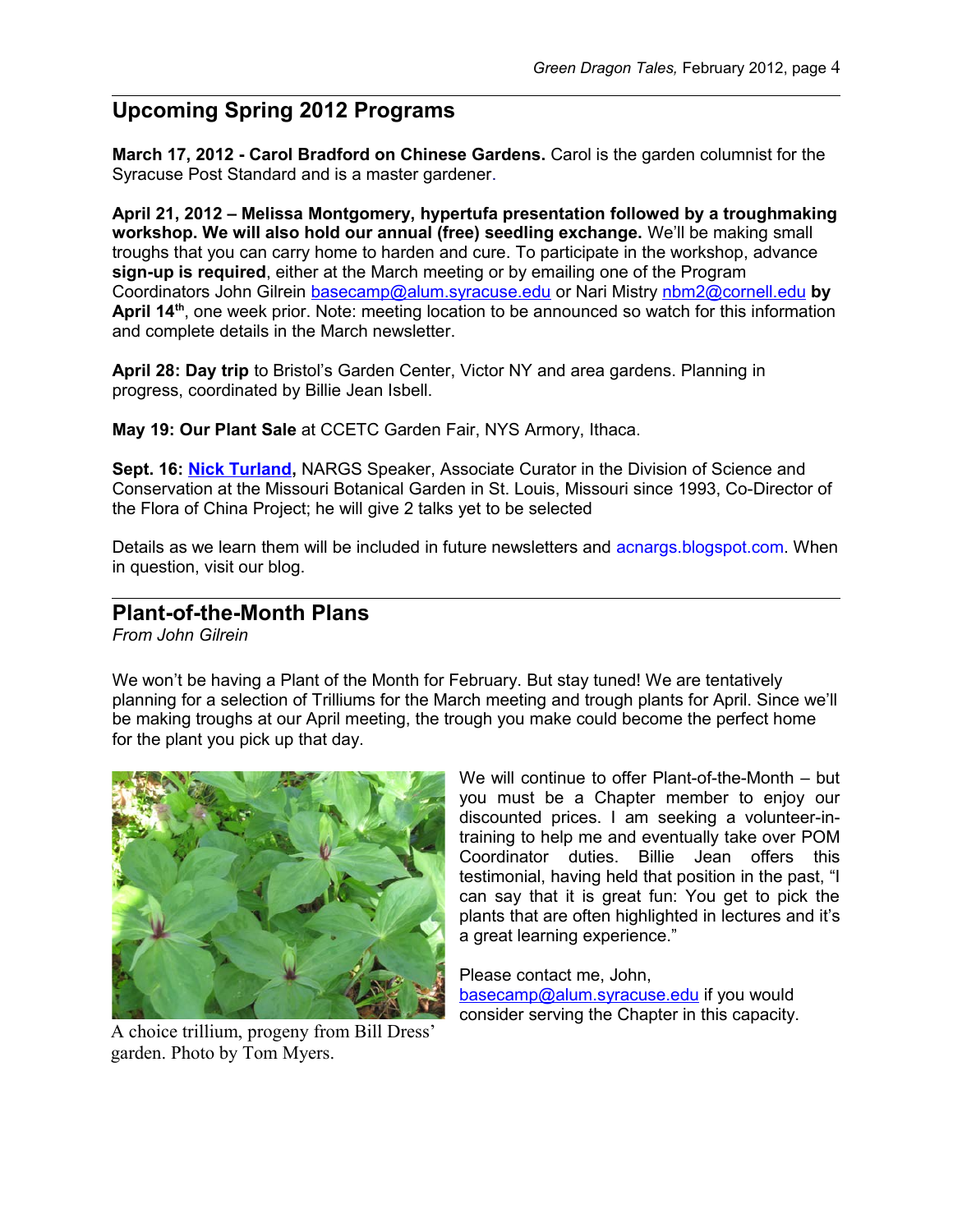## **Stop the Car…Now! Roadside Botanizing East of the Cascade Mountains**

*From Ilse Burch, Northwestern Chapter NARGS*



Alluring Everett, Washington with Mt. Baker in the distance beckoning avid gardeners to come visit.

Spring comes early to the Pacific Northwest (while central NY is still looking dreary). And with a plethora of private gardens, there will be an abundance of treasures to see when NARGS' Annual Meeting opens March 9-11 in Everett, Washington (near Seattle). There is still plenty of time to enroll and enjoy the plant sales, speakers, garden tours, demonstrations, and general camaraderie. In fact, why not make a vacation out of the trip? Extra-curricular excursions include the Columbia River Gorge, the Vantage area and Gingko Petrified Forest east of the Cascades, Puget Sound beaches, San Juan Islands, city visits to Seattle or Victoria, B.C., wineries, specialty nurseries, whale watching tours, and more! More! More! Information at the conference website: [Stop the Car…Now!](http://nedm.drizzlehosting.com/2012/2012.htm)

# **The World Loses Two Great Plantsmen**

### **We knew him as Bill…**



Bill "in his element."

Bill was an involved member of our Chapter for many years, serving officially as Board Chair and Treasurer but unofficially as one of our resident plant experts, occasional program speaker, plant donor, and generous "sharer" of plants, information, and go to guy for all questions Latin or taxonomic. We honored with a Chapter Service Award in 1998.

Even before our Chapter's founding in 1976, Bill was part of an Ithaca-based garden study group. Later, he was instrumental, along with others, in moving the Chapter's meetings from Albany to Ithaca where there was a strong base of engaged members. As his health began to fail, he stopped attending Chapter meetings but continued to share his knowledge of plants. Bill died Dec. 15, 2011 at his home at Kendal at Ithaca at the age of 93.

Bill was born in Buffalo, earned an A.B. degree (1931) in classical languages at the University of Buffalo, served in the U.S. Army Air Corps (1942-45), then came to Cornell, earning his Ph.D. degree in botany.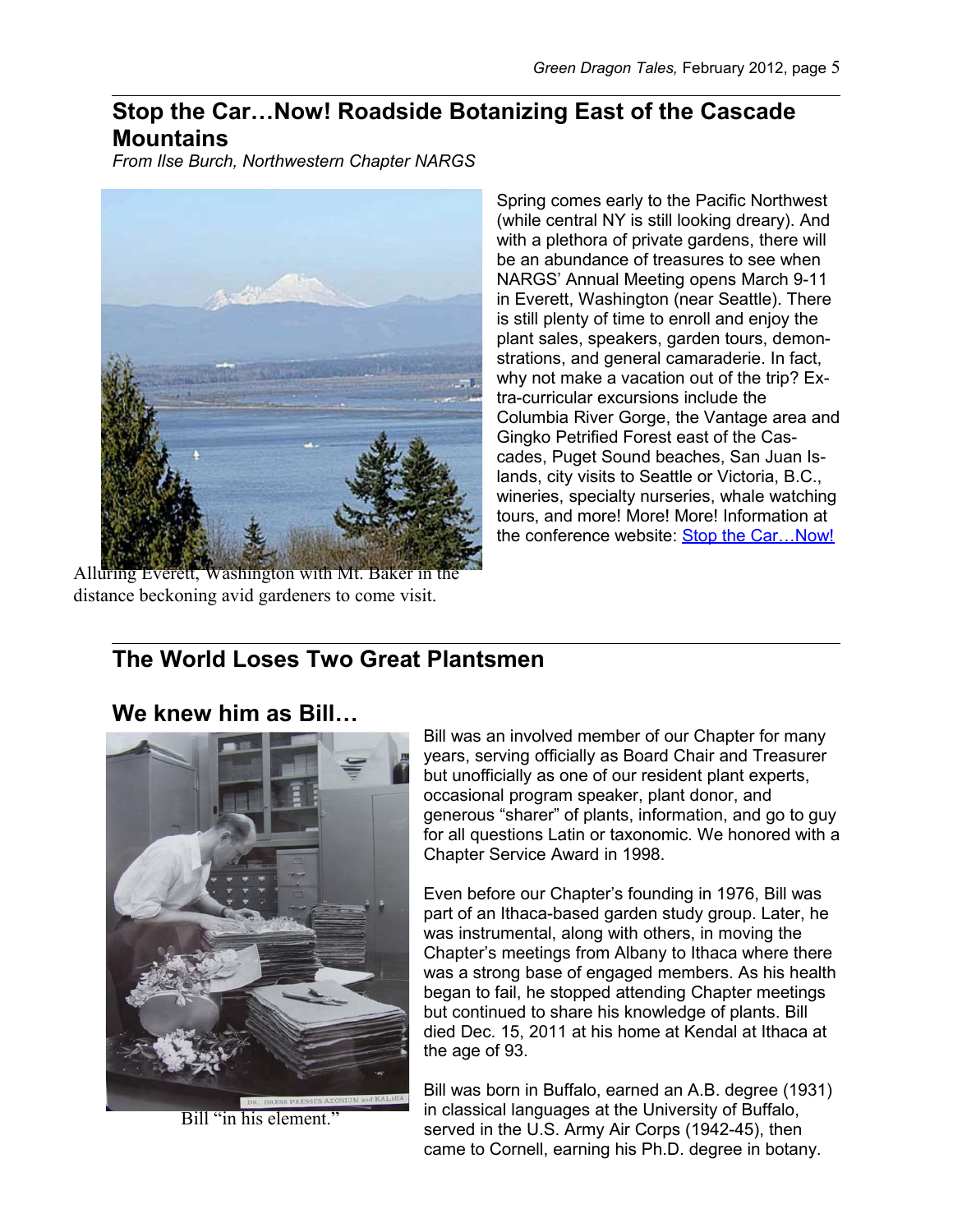He was appointed assistant professor at Cornell in 1953, associate professor in 1961 and professor of botany in 1968, all at the L.H. Bailey Hortorium. He became professor emeritus in 1982.

Bill taught taxonomy of cultivated plants, plant nomenclature and botanical Latin. His chief research interest was the taxonomy of Compositae (a large group of flowering plants) and cultivated ornamentals in general. He edited two of the hortorium's journals- Baileya and Gentes Herbarum. For many years, he also served as the editor of the authoritative reference work "Hortus Third: A Concise Dictionary of Plants Cultivated in the United States and Canada."

Dress authored numerous articles on orchids, asters, cacti and milkweeds. In addition, a fossil flower named *Dressiantha bicarpellata* and a hosta named 'Bill Dress's Blue' were named in his honor.



Hosta "Bill Dress's Blue'. Of unknown parentage, this cultivar was registered by [S. Chamberlain](http://www.plantsgalore.com/Hostas/originators/Chamberlain-Originators.aspx) in 1999. A small plant, it grows to 4 inches in height. Courtesy [PlantsGalore.com](http://www.plantsgalore.com/)

Through Dress' efforts, the town of Ithaca acquired Dress Woods, a 10-acre site of mature forest bordering Culver Road on the town's west side that was long cared for by Dress.

#### $\sim$  $\sim$ **Frank Cabot – Builder and Preserver of Gardens**

*From BobbyWard, NARGS Archivist*

We have received news that NARGS member Frank Cabot has died at age 86, on Saturday, November 19, 2011. Frank was the founder of The Garden Conservancy in 1989 and was involved in numerous horticultural organizations.

Frank was NARGS [National] treasurer from 1977-1984 and the co-organizer of the Society's 50th anniversary meeting in Asheville, N.C. in 1984. He was supporter of many NARGS activities, including the Norman Singer Endowment Fund and donor to NARGS of copies of " The Caucasus and Its Flowers" by Vojtech Holubec. Frank was a speaker at NARGS Study Weekends and at local chapters.

Remember the wonderful escorted tour Frank gave us on Les Quatres Vents when our Chapter visited to his gardens? For those who have been there, here's an excerpt from the New York Times obituary that I think you'll relate to:.

"At Les Quatre Vents, after members of the public had navigated its lawns, meadows, streams, hedges and woodlands; traversed its Nepalese rope bridges over lush ravines; admired its riotous floral displays (including 10-foot-high delphiniums and Himalayan blue poppies, no mean feat to coax from North American soil); explored its Japanese garden — and its white garden, rose garden, rock garden, shade garden and kitchen garden; lingered at its reflecting pools, waterfalls and lily ponds; walked round its pavilions, sculptures and topiary; and paused before its massive outdoor oven and ornate, towering "pigeonnier," as Mr. Cabot's dovecote is known, they were sometimes surprised, at journey's end, to encounter Mr. Cabot.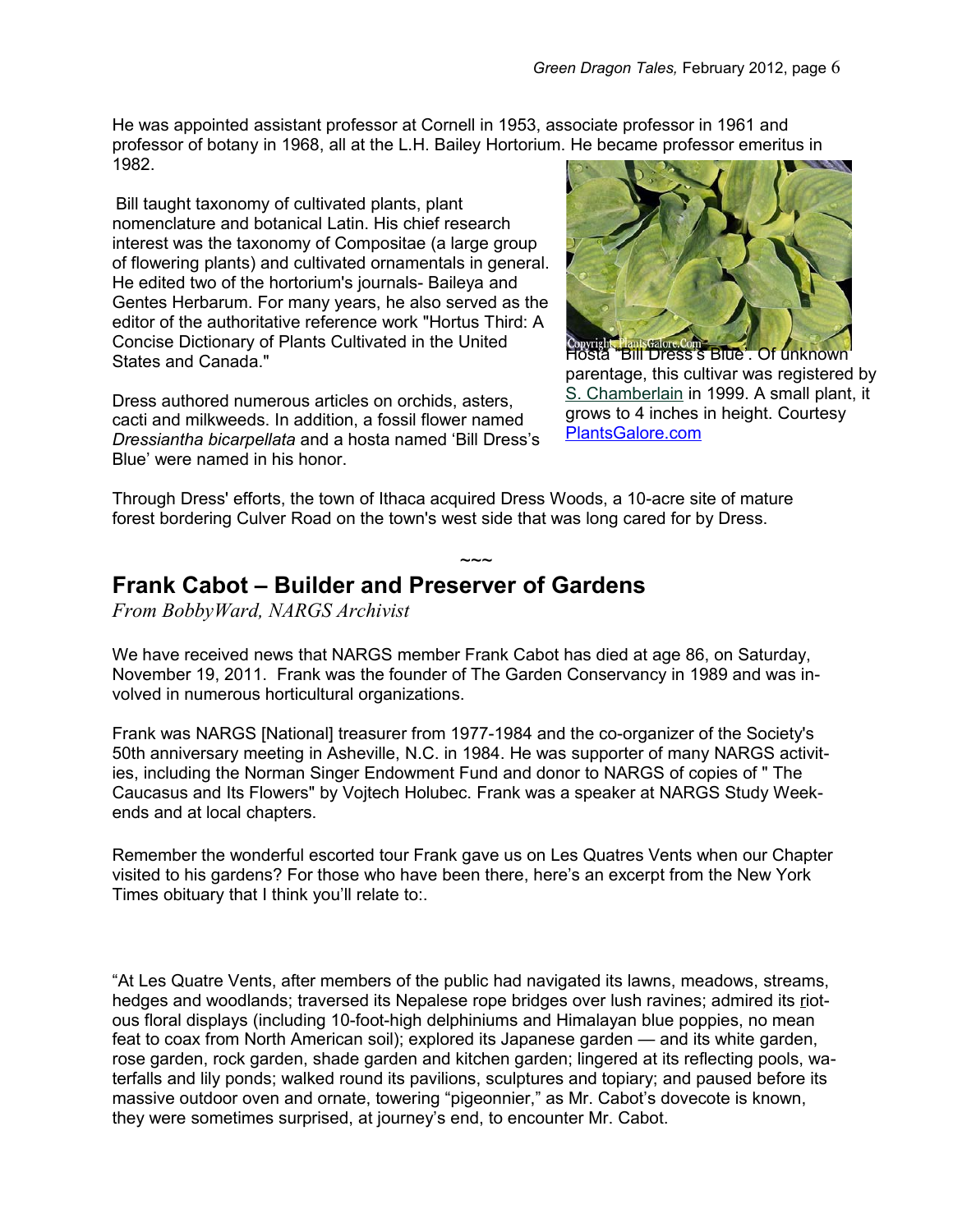"He invariably had a question: Had they found their odyssey emotionally exhausting?

Those brave enough to answer yes were met with a characteristic reply. "Good," said Mr. Cabot, genuinely gratified.

For the complete NY Times obituary click here. The ACNARGS library has a copy of Mr. Cabots' book, Les Quatres Vents available on loan.

#### **Book Review of the Month from NARGS WIKI Book Review.**

*Phlox: A Natural History and Gardener's Guide* by James H. Locklear Published by Timber Press

This book s a feast for the eyes, and, for anyone who values nature like Jim does, you will not be disappointed. Phlox is one of the most enjoyable plants to grow and admire. Plus they come in every size imaginable with varieties for the perennial border, greenhouse, or rock garden.

Jim's writing style is clear and thoroughly enjoyable. Although he has written widely for magazines and contributed two chapters to the *Rock Garden Plants of North America*, this is his first book. The book is packed with botanical history and cultivation information. It deserves to be on your reference shelf.

## **Calendar of Local Garden Events**

*Compiled by Pat Curran*

No need to get the winter doldrums with so many garden programs being offered in our area (or a bit further afield). This is not intended to be a comprehensive listing. All listing are free unless indicated.

Feb. 15,: 7 pm – Bringing Nature to Your Garden, Ellen Folts, Amanda's Garden at the Unitarian Church annex (corner of Buffalo and Aurora, enter side door on Buffalo St & up the stairs); sponsored by sponsored by Finger Lakes Native Plant Society

*Finger Lakes Native Plant Society Plant Walks meet at different times and locations. Topics vary from wildflowers to lichens to winter twig ID. For more information, call Anna Stalter (607) 379-0924 or Susanne Lorbeer at (607) 257-0835.*

Feb. 18: 1 pm, A Garden in Winter, sponsored by Cornell Plantations. Pre-registration and fee. [\(www.cornellplantations.org](http://www.cornellplantations.org/) for details on this program and others)

March 1-4: [CNY in Bloom,](http://www.cnyblooms.com/) Onondaga Community College, Syracuse. Fee.

March 4-11: *Hawaii: Islands of Aloha!* Philadelphia International Flower Show, Pennsylvania Convention Center, Phila. PA. Fee.